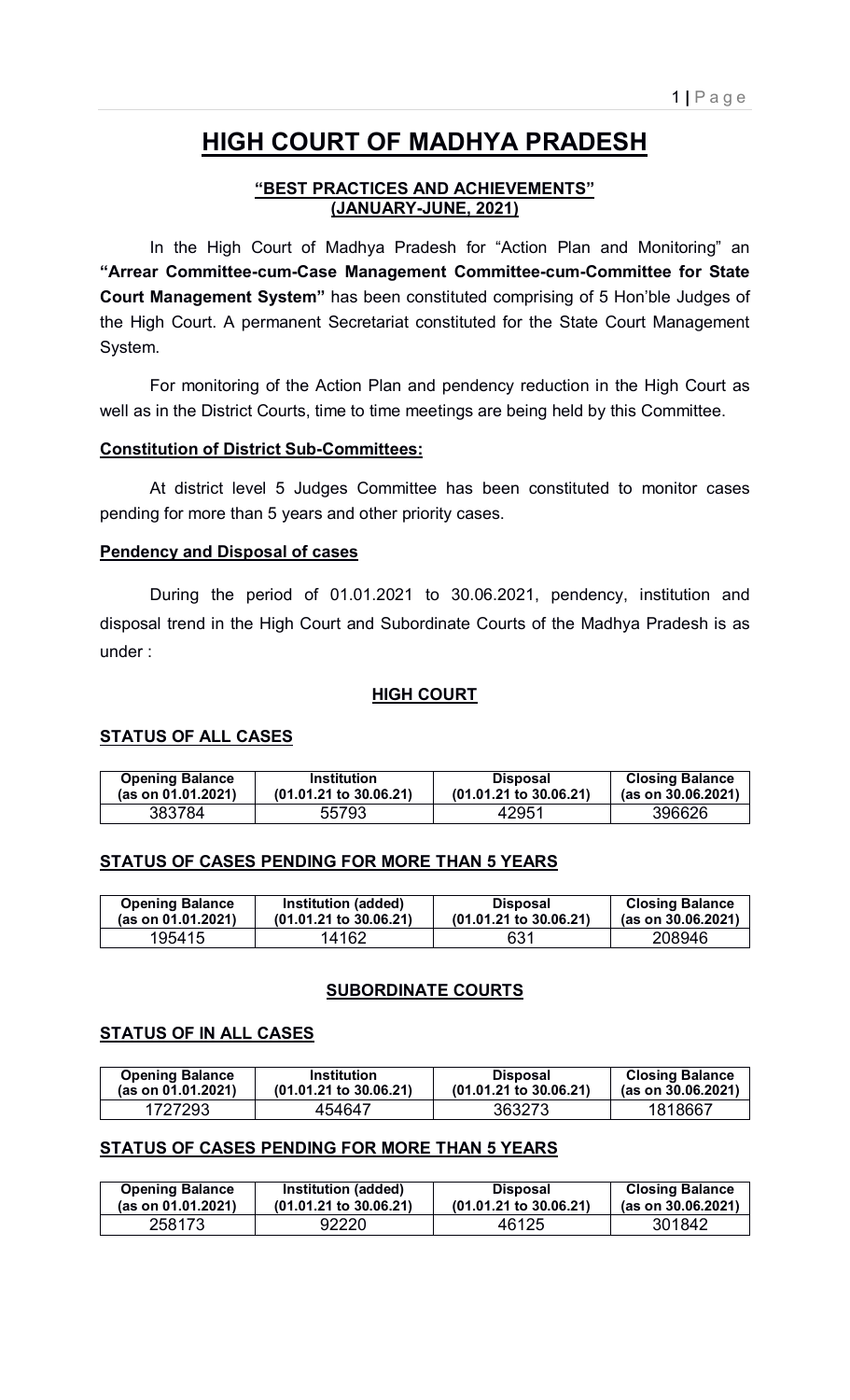## $\triangleright$  STEPS TAKEN BY SCMS COMMITTEE

#### **HIGH COURT**

- As per direction of SCMS Committee, an Action Plan and Task Force has been created in the High Court, to liquidate the arrears of cases which are not live, infructous, petty and which cannot survive.
- This Action plan was implemented on Pilot basis and reviewed in the meeting of Arrears Committee-cum-Case Management Committee-cum-Committee for StCMS.
- After review of the 'Pilot Project' and looking to the positive results, the Committee reiterated its earlier resolution and directed to continue the 'Pilot Project' till the clearance of such cases.

#### **DISTRICT COURT**

- *Cut off date for* **disposal of cases which are pending for more than 5 years, 10 years and 20 years.**
- In the Subordinate Courts, earlier the cut off date of 31.12.2020 was fixed for disposal of cases pending for more than 5 years, 10 years and 20 years. This deadline was expired and old cases were still pending, for the main reason due to limited functioning of the courts during the pandemic of COVID-19. Therefore, the Committee fixed new cut off date i.e. 31.12.2021 for clearing the pendency of above-mentioned cases. All the Judges in the Districts have been directed to make all necessary efforts to dispose of all these cases up to 31<sup>st</sup> December, 2021.
- **Suitable arrangement of availability of Under Trial Prisoners through Video Conferencing for trial of their cases.**
- District-wise number of cases of Under-Trial Prisoners who are detained in various jails of the other adjacent State(s) provided to Principal Secretary, Department of Law & Legislative Affairs, Government of Madhya Pradesh to take up the matter and correspond to the authorities of the concerning State(s) for making suitable arrangement of their availability through Video Conferencing for trial of such cases.
- **Implementation of the cause-list system i.e. cases to be taken by the courts as per causelist.**
- Report regarding difficulties in taking the cases as per serial number in cause-list and suggestions as to measures which be taken to ensure the working as per Cause-list was called from all the districts.
- With intent to save the precious judicial time of every court, in compliance of the direction of the Committee, Chief System Analyst arranged the cause-list in preferential order as defined by the Committee.
- The Committee further directed that cases be taken as per cause-list. If, any party is not appearing or co-operating, then the Court may pass appropriate judicial order as per law. Direction of the Hon'ble Committee is being followed by the Courts, where 'Pilot Project' was launched.
- For this purpose earlier the Hon'ble Committee identified two districts for strict implementation of cause-list on 'Pilot Project' basis, thereafter looking to the positive trends in these two districts, the Committee directed to implement this 'Pilot Project' in all the 50 districts of the State.
- The 'Pilot Project' shall be reviewed by the Hon'ble Committee after 03 months from starting of physical hearing on regular mode.

#### **Monitoring of the 'State Litigation Management Policy, 2018'**

- The Hon'ble Committee is monitoring the 'State Litigation Management Policy, 2018' of the State Government.
- State Government informed that under the above policy, in 20 districts **Grievance Redressal Committees** have been constituted and in 11 districts, **District Level Monitoring Committees** have been constituted.
- Further, the Committee directed the State Government to take necessary steps to mitigate the objective of the policy and to stop the unnecessary litigation.

#### **'Pilot Project' pertaining to Mediation Cases**

- The Hon'ble Committee considered the matter related to Mediation Cases and implemented 'Pilot Project' for Mediation on trial basis, on the following lines:
- (i) On the rotation basis with the consent of Trained mediator Judge, one or more Mediator Judge will sit in the Mediation Centre on every working Saturday, subject to number of cases referred for mediation.
- (ii) The day on which, the Mediator Judge sitting on Mediation Centre will be discounted from his working day for the purpose of counting units.
- (iii) If the mediation succeeds, the Mediator Judge will get additional 3 units per settled case.
- (iv) If the mediation is not successful, the Mediator Judge will not be entitled for any additional unit for such unsuccessful cases.
- (v) The Principle District Judge / President of the DLSA shall prepare a calendar programme for Mediator Judge in advance, therefore, the board diary can be arranged by such Mediator Judge accordingly.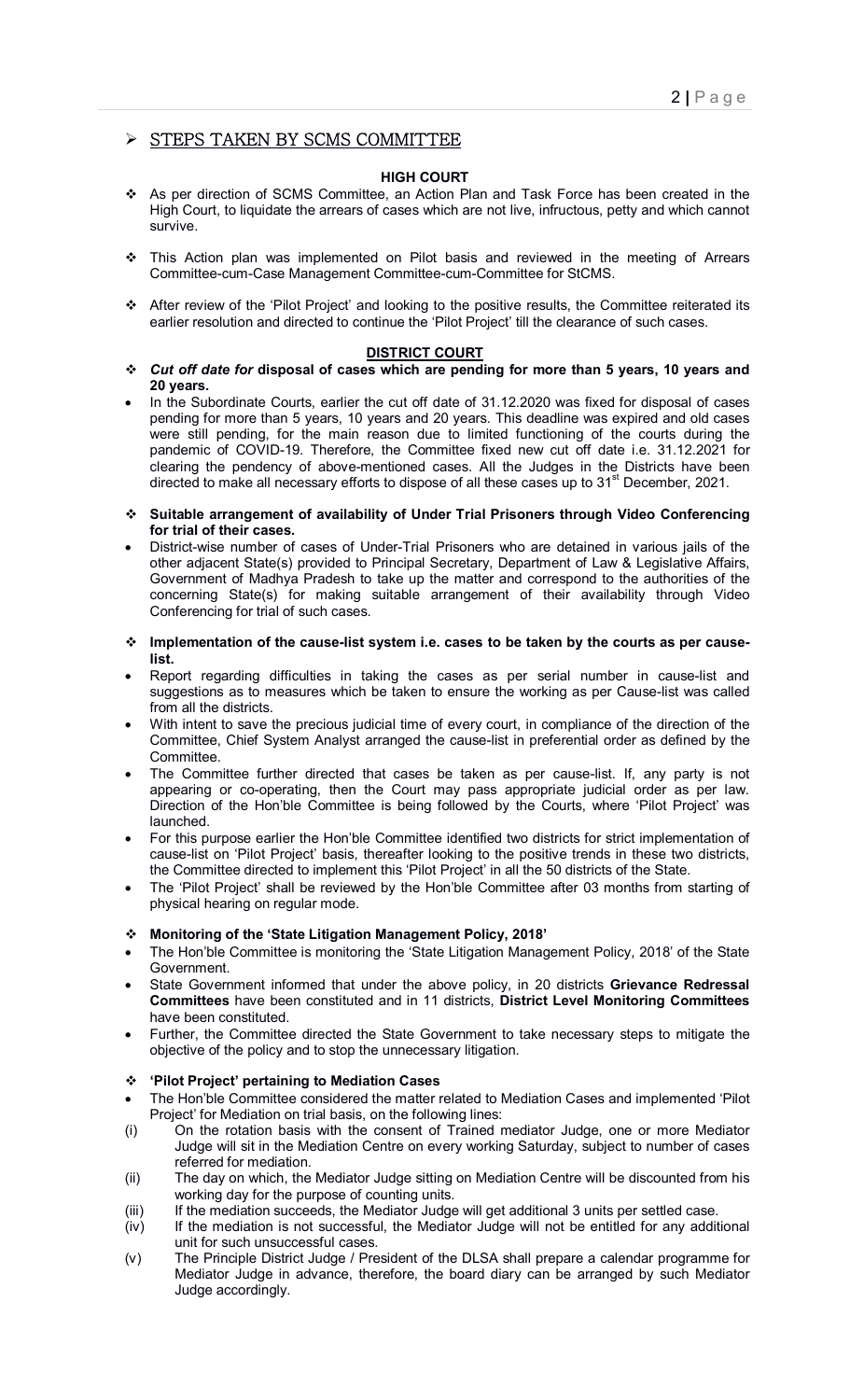- (vi) The existing procedure of mediation will remain applicable along with above scheme.
- The above-said 'Pilot Project' shall be operational for 04 months from the date of its implementation and thereafter, the matter shall be placed before the Hon'ble Committee for further consideration.

# MAKING FIVE PLUS ZERO A REALITY

#### **HIGH COURT**

- A "New Scheme for Listing" was introduced in the High Court w.e.f. 06/12/2013, which has been further amended time to time. As per the existing "New Listing Scheme", old Cases are being listed in chronological order on priority basis from oldest to newer. Special Benches have also been constituted at Principal Seat, Jabalpur and its Benches for hearing old Criminal Appeals, in which accused are in jail.
- During the period of COVID-19 pandemic, in view of the order of the Hon'ble Supreme Court in Suo Motu Writ (Civil) No. 05/2020 (In Re: Guidelines for Court functioning through Video Conferencing in view of Covid-19 pandemic), a Video Conferencing & E-filing Guidelines (in view of exigency caused by COVID-19) dated 15-16.04.2020 has also been issued by the Hon'ble Chief Justice of High Court of Madhya Pradesh. In accordance with this Guidelines, cases (new and old) in which applications for urgent hearing have been filed, are being listed and heard through Video Conferencing at Principal Seat Jabalpur and its Benches.
- During the period of 01.01.2021 to 30.06.2021, total 631 more than 5, 10 and 20 years old cases have been disposed of.
- As resolved by the SCMS Committee, Task Force have been created at Principal Seat and its Benches to search out the cases, which are not live, infructous, petty and which cannot survive. In compliance of above resolution, such several cases searched out for being listed before the regular Division/Single Bench as per roster/assignment.
- Total 86 Held-up cases have been disposed of during the aforesaid period, out of them 6 cases were pending for more than 5 years.
- During the aforesaid period, total 87 Jail Appeals have been disposed of, out of them 46 Jail Appeals were pending for more than 5 years.

#### **SUBORDINATE COURT**

- During the aforesaid period, total 46125 more than 5 years old cases have been disposed of, out of them 5276 cases were pending for 10 years to 20 years and 664 cases were pending for more than 20 years.
- Earlier the cut off date 30.06.2020 was fixed for disposal of old cases pending for more than 5 years, 10 years and 20 years, but having regard to the limited functioning of the courts due to pandemic of COVID-19, a new cut-off date of  $31<sup>st</sup>$  December, 2021 has been fixed for clearing the pendency of such cases.

| <b>Particular</b>               | Availability<br>as on 01.01.2021 | Availability<br>as on 30.06.2021 | Actual<br>enhancement<br>during the period |
|---------------------------------|----------------------------------|----------------------------------|--------------------------------------------|
| <b>Court Complexes</b>          | 227                              | 227                              |                                            |
| Court Rooms                     | 1513                             | 1518                             | 05                                         |
| Residence for Judicial Officers | 1217                             | 1221                             | 04                                         |

# INFRASTRUCTURAL DEVELOPMENT

### **Availability of Court Complexes, Court Rooms and Residence**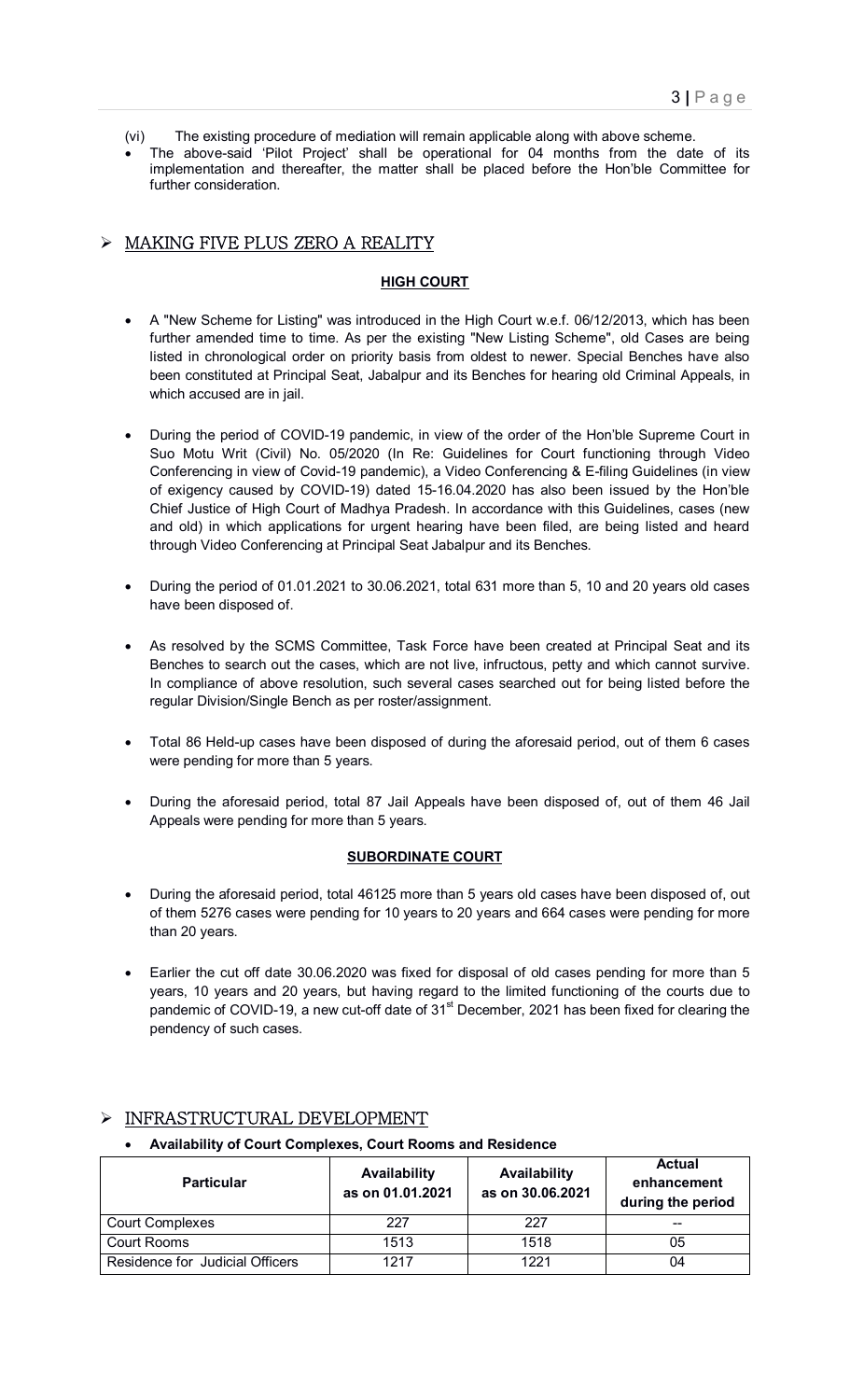**Projects under construction** 

.

| <b>Particular</b>               | <b>Project under</b><br>construction<br>as on 01.01.2021 | <b>Project under</b><br>construction<br>as on 30.06.2021 | Project<br>completed<br>in the period |
|---------------------------------|----------------------------------------------------------|----------------------------------------------------------|---------------------------------------|
| <b>Court Complexes</b>          | 15                                                       | 15                                                       | --                                    |
| Court Rooms                     | 388                                                      | 405                                                      | 03                                    |
| Residence for Judicial Officers | 143                                                      | 137                                                      | 06                                    |

# HUMAN RESOURCE DEVELOPMENT/FILLING-UP OF VACANCIES

### **Recruitment of Judicial Officers in the period**

- (i) Preliminary exam result of M.P. Higher Judicial Service (Direct from Bar) Exam-2020 declared on 29.05.2021 and main exam scheduled to be held on 28.08.2021 and 29.08.2021 for successful 373 candidates.
- (ii) In a peerless experiment, the High Court of Madhya Pradesh has successfully conducted the online prelims exam – 2019 Phase-II for Civil Judge Junior Division (Entry Level) on 20.03.2021 in 10 States including Madhya Pradesh, at total 83 centres, wherein 24977 candidates participated. Efforts were made to allot nearest centre to respective candidates preferably in their State. Cooperation from local Courts was sought.
- (iii) Result of the aforesaid Preliminary Exam was declared on 24.05.2021. Main Exam for successful candidates is scheduled for 13.08.2021 and 14.08.2021. Instead of Main Exam at one centre Jabalpur, now proposed exam centres at Bhopal, Indore, Gwalior and Jabalpur to avoid Covid risk.
- (iv) On 21.06.2021, advertisement published for the M.P. Higher Judicial Service Suitability Test-2021. Exam is scheduled to be held on 17.07.2021.
- (v) On 22.06.2021, advertisement published for the M.P. Higher Judicial Service (Limited Competitive Exam) 2021. Exam is scheduled to be held on 31.07.2021.
- (vi) Scheme is under preparation for the M.P. Higher Judicial Service (Direct from Bar) Exam-2021.

# **Recruitment of Officers / Employees in the High Court and District Court Establishment.**

During the period of 01.01.2021 to 30.06.2021, various vacancies as Farrash (Class-IV), Contingency Paid Employee have been filled. For Horticulturist, Junior Judicial Assistant and Stenographer Recruitment Exam-2021 scheme has been approved, advertisement is under process. For Personal Assistant, Junior Judicial Translator, Driver Recruitment Exam-2021, Departmental Exam for Senior Judicial Assistant and Junior Judicial Assistant scheme is under preparation. Recruitment process of Junior System Analyst Direct through Suitability test-2020 and Personal Secretary, Computer Operator and AG-III in the State Legal Services Authority has been completed. Advertisement for the Court Manager Exam-2019 is under process.

# CAPACITY BUILDING - TRAINING FOR THE JUDGES OF THE DISTRICT JUDICIARY AS WELL AS OTHER STAKEHOLDERS OF JUSTICE DISPENSATION SYSTEM.

 As per the approved Academic Calendar for the year 2021, the Academy has to conduct 66 programmes — Induction Training Course for Civil Judges (Entry Level), Institutional Advance Training Course for District Judges (Entry Level) on promotion, Refresher Training Course for Civil Judges & District Judges, In-service/Mid-career Judicial Educational Programmes as well as Judicial Education Programmes for other stakeholders. These Courses/programmes are being conducted as per the Scheme for Judicial Education and Training which came into effect from 1st January, 2021.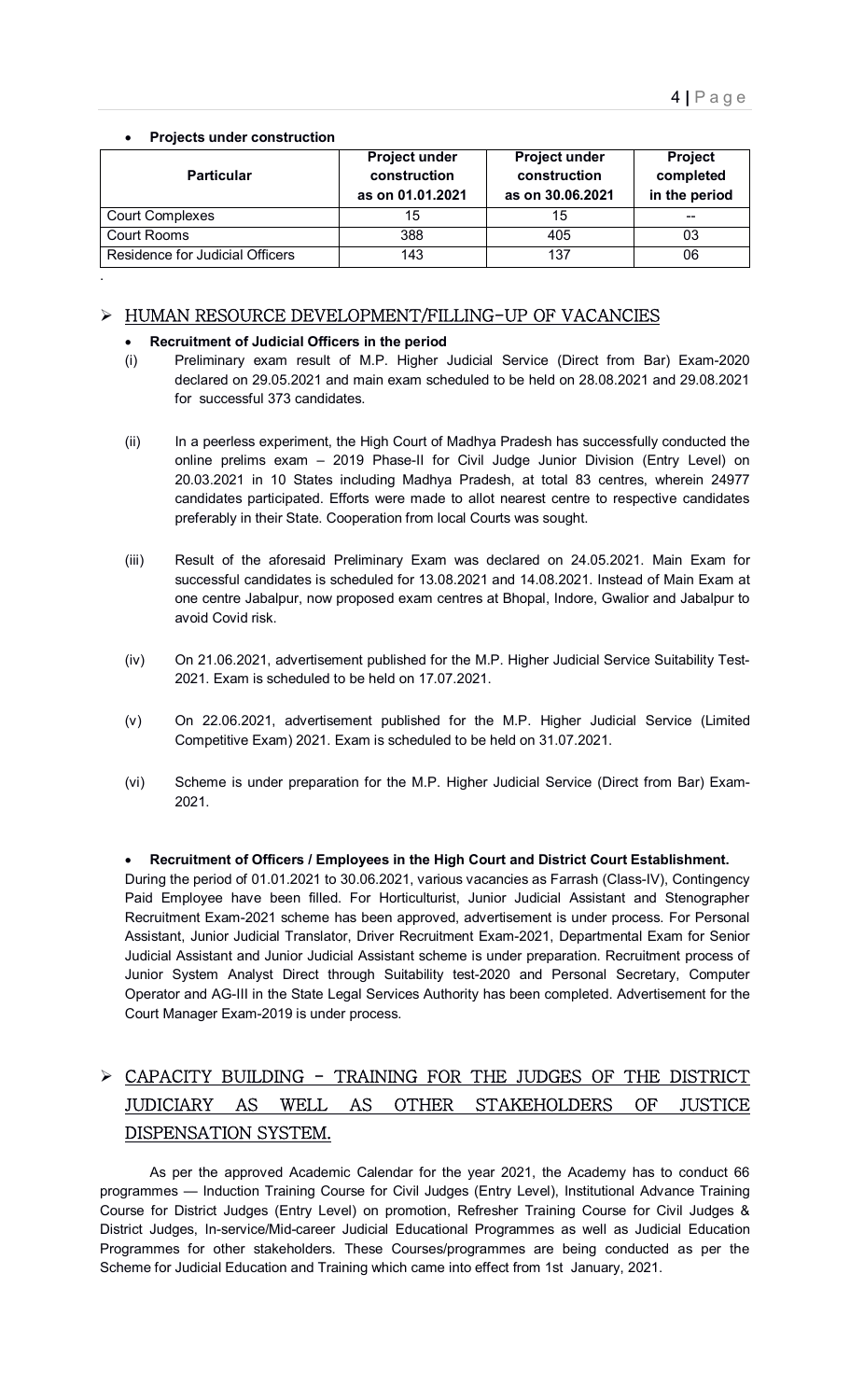Due to accelerated cases of COVID-19 infection, the Academy had to cancel the programmes as per the Annual Academic Calendar, 2021 scheduled in the months of April & May, 2021. However, the Induction Training Course for Civil Judges (Entry Level) of 2020 batch which were to be held in two groups in April & June, 2021 were rescheduled and on the direction of Hon'ble the Chief Justice, the Final Phase Induction Training Course for 146 Civil Judges (Entry Level) of 2020 batch was conducted in the month of May, 2021 by merging both the groups through online and other modes of telecommunication so as to complete the overall Induction Training Course within the stipulated time.

 The data of training programmes conducted for Judges and other stakeholders for the said period is as follows:

| Sr.<br>No.     | Name of the Program                             | <b>Participants</b>                                       | <b>Duration / Date</b>         |
|----------------|-------------------------------------------------|-----------------------------------------------------------|--------------------------------|
|                |                                                 | Programs conducted for the Judges                         |                                |
| 1              | Foundation Course (First Phase)                 | One District Judge                                        | 04.01.2021 to                  |
|                | (One Programme)                                 | (Entry Level) directly                                    | 22.01.2021                     |
| 2              | <b>Advance Course</b>                           | appointed from the Bar<br>One Promoted District Judge     | (three weeks)<br>11.01.2021 to |
|                | (One Programme)                                 | (Entry Level)                                             | 22.01.2021                     |
|                |                                                 |                                                           | (two weeks)                    |
| 3              | Induction Training Course for Civil             | 3 Civil Judges (Entry Level) of                           | 15.02.2021 to                  |
|                | Judges (Entry Level) (First Phase)              | 2020 batch                                                | 12.03.2021                     |
|                | (One Programme)                                 |                                                           | (four weeks)                   |
| 4              | Induction Training Course for Civil             | 4 Civil Judges (Entry Level) of                           | 15.02.2021 to                  |
|                | Judges (Entry Level) (Second Phase)             | 2020 batch                                                | 12.03.2021                     |
|                | (One Programme)                                 |                                                           | (four weeks)                   |
| 5              | <b>Refresher Course</b>                         | 102 District Judges (Entry                                | 18-22.01.2021                  |
|                | (Four Programmes)                               | Level) appointed on                                       | 25-30.01.2021                  |
|                |                                                 | promotion from Civil Judge<br>Class I/ directly recruited | 01-05.02.2021<br>and           |
|                |                                                 | from Bar in 2019                                          | 08-12.02.2021                  |
| 6              | Special Institutional Training Course           | 103 Civil Judges (Entry Level)                            | 15-09.03.2021                  |
|                | for Civil Judges (Entry Level) (Groups          | of 2019 batch                                             | and                            |
|                | 8                                               |                                                           | 22-26.03.2021                  |
|                | (Two Programmes)                                |                                                           | (One week each)                |
| $\overline{7}$ | Workshop on Motor Accident Claim                | 137 Judges dealing with Motor                             | 23.01.2021 and                 |
|                | Cases                                           | <b>Accident Claim Cases</b>                               | 26.06.2021                     |
|                | (Two Programmes)                                |                                                           | (One day each)                 |
| 8              | Colloquium for the District &<br>Sessions Judge | 39 District & Sessions Judge<br>across the State          | 06.02.2021 and<br>07.02.2021   |
|                | (One Programme)                                 |                                                           | (two days)                     |
| 9              | Interactive Session on - Key issues             | 197 Judicial Magistrates                                  | 27.02.2021 and                 |
|                | relating to cases of Dishonour of               |                                                           | 27.03.2021                     |
|                | under<br>Cheque<br>the<br>Negotiable            |                                                           | (One day each)                 |
|                | Instruments Act, 1881                           |                                                           |                                |
|                | (Two Programmes)                                |                                                           |                                |
| 10             | Interactive session on -<br>Identified          | Judges of all cadre                                       | 20.02.2021                     |
|                | Legal Issues                                    |                                                           | (One day)                      |
| 11             | (One Programme)<br>programme for creating       | 35 Master Trainers                                        | 22.02.2021                     |
|                | Training<br>Master Trainers among Advocates     |                                                           | (One day)                      |
|                | (One Programme)                                 |                                                           |                                |
| 12             | Induction Training Course for Civil             | 146 Civil Judges (Entry Level)                            | 20.05.2021 to                  |
|                | Judges (Entry Level) (Third Phase)              | of 2020 batch                                             | 12.06.2021                     |
|                | (One Programme)                                 |                                                           | (Four weeks)                   |
| 13             | Interactive Session on - Key issues             | 98 Judicial Magistrates with                              | 19.06.2021                     |
|                | relating to cases under the Protection          | cases under PWDV Act                                      | (One day)                      |
|                | οf<br>Women from Domestic Violence Act.         |                                                           |                                |
|                | 2005                                            |                                                           |                                |
|                | (One Programme)                                 |                                                           |                                |
| 14             | Virtual Awareness Programme on the              | Judicial Magistrates & Police                             | 25.05.2021,                    |
|                | guidelines issued by the Supreme                | <b>Officers</b>                                           | 27.05.2021,                    |
|                | Court in Arnesh Kumar v. State of               |                                                           | 28.05.2021,                    |
|                | Bihar and another, (2014) 8 SCC 273             |                                                           | 29.05.2021,                    |
|                | and other allied issues                         |                                                           | 31.05.2021 and                 |
|                | (Eleven Programmes)                             |                                                           | 01.06.2021                     |
| 15             | Special Programme for Advocates on              | 50 Advocates in each programme                            | 15, 16, 17, 18, 19,            |
|                | e-Court Project<br>(Nine Programmes)            |                                                           | 22, 23, 27 March,<br>2021 and  |
|                |                                                 |                                                           | 03.04.2021                     |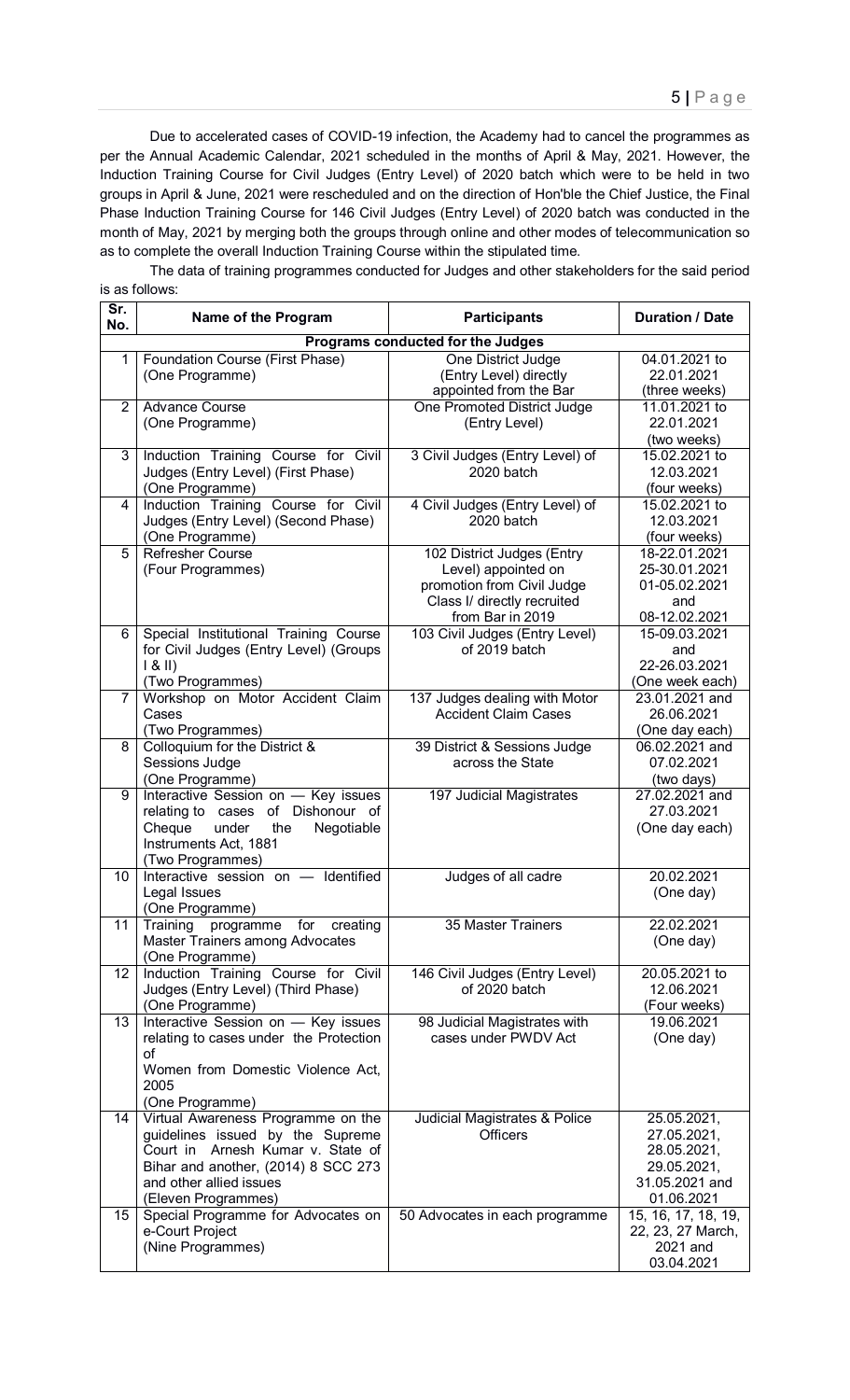# $\triangleright$  INFORMATION TECHNOLOGY

### **N-Step :-**

- The national service and tracking of electronic process (N-Step) is made functional in the State. After purchasing 1111 number of Smart Phones have been provided to bailiffs / process servers posted at District Courts. Also, monthly CUG plan of BSNL 149/- has been provisioned for use with smart phones in order to provide seamless internet connectivity for smooth implementation of N-Step. The Admin users has been created at each District Court and N-Step App has been installed in smart phones. The necessary training have been given to all the respective users of the District Courts for use of N-Step application. Also, 77 number of predefined templates were developed by the High Court for ease of operation of N-Step application.
- Benefits and assistance from the service of processes through N-Step-
	- (i) Judicial process will become fast and easy and will help in speedy hearing / disposal of cases.
	- (ii) Time taken in presentation of processes, service and return will be saved; the processes will be served in transparent and convenient manner in less time due to the easy and quick process.
	- (iii) With the process of N-Step, the process of all the Courts will be easily and quickly served.

## **Virtual Courts :-**

The process of implementation of virtual courts in the State of Madhya Pradesh is in progress. The software of virtual Courts is developed by the team of NIC and the payment module is to be integrated with the website of Cyber Treasury, Government of Madhya Pradesh. The process of integration is pending before the Treasury Department, Government of Madhya Pradesh and it is likely to be completed very soon. Once, the integration is completed, the software will be ready for implementation in the State.

#### **Scanning & Digitization in the High Court:-**

- Elimination of Digitized records is carried out, in accordance with the rules, by a dedicated team. All freshly filed cases are scanned at Filing Centre itself and after digitally signing; the documents are uploaded on Server of the High Court.
- *Digitization of approximately 41.05 Lakhs files comprising of 16.21 Crores pages have been completed. This is a prelude to a paper-less Court (E-Courts)*
- The Digitization of 9229 Law books comprising of about 54.08 Lakhs pages was also completed which is going to help in moving towards the concept of e-Library of the High Court.
- **Total** *1,44,129* **files and** *45,55,099* **pages have been scanned from Jan, 2021 to June, 2021.**

## **Scanning & Digitization in the Subordinate Courts:-**

- For the purpose of digitization of District Court Records ,the rules have been framed and notified by the High Court.
- The contract regarding the scanning / digitization of records of District and Tehsil Courts has been executed by the High Court and work of digitization project is under full swing.
- Digitization of approximately 22.86 Crore pages has been completed at 40 locations (38 Districts and 2 Tehsil Courts)and in remaining District and Tehsil Courts the project is under progress.
- **Total** *7,70,791* **files** comprising of *6,05,09,005 Crore* **pages have been scanned from Jan, 2021 to June, 2021.**

#### **E-Filling:-**

- The Facility of e-Filing has been started at High Court and District Courts.
- 4767 Advocates and 134 Litigant in person registered for e-filing process/ system.
- 480 Advocates registered for e-filing **from Jan, 2021 to June, 2021.**
- e-Filing of 400 cases done as on 30th June, 2021 at District Courts in the State.
- e-Filing of 206 cases done for the period **from Jan, 2021 to June, 2021** in District Courts in the State of Madhya Pradesh.
- In the CMIS Software of the High Court, the facility of e-filing is available since 2015, but it was rarely used by the advocates. After lockdown due to COVID-19, a further guideline was issued on 16th April, 2020 from that date this facility is effectively being used by the advocates. Apart from the e-filing, the facility of e-mail on official-ID was made available to the advocates and the parties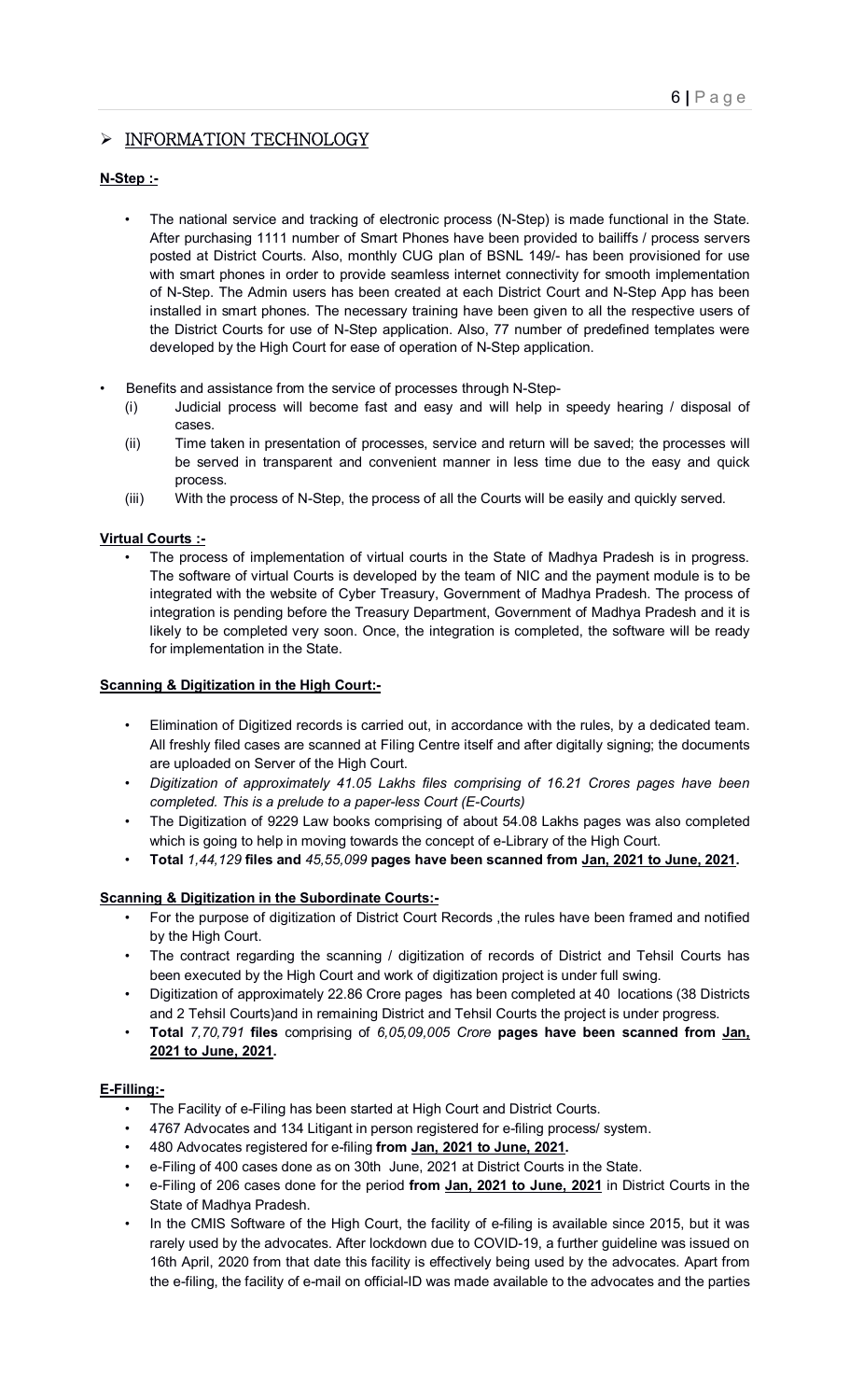for placing their urgent matters. Now, e-mail facility has been withdrawn and e-filing system is working effectively. The e-filing rules have been published on 06-06-2020.

• **In the Subordinate Courts**, during the lock-down period, the guideline was issued, the e-filing through e-mail on official ID was made available to the advocates and their parties for placing their urgent matters. The facility of e-filing is in-built in the CIS 3.2 software, the implementation of the same is completed.

### **E-Court Fee:-**

- E-Court Fee Module is operational from 15th December 2017.
- Number of online transactions for deposit of e-Court fees **at High Court** from 1st January, 2021 to 30th June, 2021 are near about *24,845* in numbers and total amount of Court Fees deposited through online transaction is Rs. *2,00,41,276*.
- A total amount of Court Fees deposited through online transaction **at District Courts** from 1st January, 2021 to 30<sup>th</sup> June, 2021 is Rs. 22,80,10,230/-.
- Installation of near about *300* Point of Sale (PoS) Machines, at all locations including District courts and Tehsil Courts, for making online payment of court fees in the State of Madhya Pradesh.

### **Online Payment:-**

• The facility for making online payment pertaining to court fees, RTI application, copying and other deposits is available with the website of the High Court and State Treasury Department.

# Technological achievements during last six months from 01<sup>st</sup> January, 2021 to 31<sup>st</sup> June, 2021:-

- Implementation of secure internet Wi-Fi network at High Court of Madhya Pradesh, Jabalpur and its Bench at Indore and Gwalior.
- Integration of Land Record database with CIS software under "ease of doing business" project.
- High Court of Madhya Pradesh, Jabalpur on 1st March , 2021 has launched "Mobile app " and "pagination software" for all the respective stake holders.
- Virtual hearing and functioning in paperless mode is successfully carried out at High Court of Madhya Pradesh, Jabalpur and Bench at Indore and Gwalior.
- Internet Lease Line Connectivity of 500Mbps Internet Leased Line has been installed which is being used mainly for Video Conferencing and Internet sharing in High Court premises. Recently, we have installed an additional 100Mbps Internet Leased Line provided by Rail-tel for fail over and load balancing purposes. In case of failure of primary Internet line, the load is automatically shifted to Rail-tel line and the functioning of the Courts would not get affected.
- Also enhancement in bandwidth at Indore and Gwalior Bench from 50 Mbps to 100 Mbps.
- Purchase of 02 number of NAS devices (300 TB capacities) of Make and Model: Dell EMC NX3340 with ME4 for High Court of Madhya Pradesh, Jabalpur has been made by the High Court for storing the digitized data of cases of High Court of M.P. and Subordinate Courts.
- Computer hardware and peripherals have been provided to the Bar Association at Jabalpur for eawareness and for conduct of video conferencing.
- Inventory Management Software for purchasing of any electronic articles at the High Court of Madhya Pradesh for managing the warranty and auction process smoothly.
- **From 01-01-2021 to 30-06-2021 total** *1,91,216* **numbers of digitally signed Judgments/ Orders were uploaded in the website of the High Court of Madhya Pradesh, Jabalpur.**
- Approximately 1100 number of LAN points has been installed from  $1<sup>st</sup>$  January, 2021 to 30<sup>th</sup> June, 2021 at District Judiciary. Over all approximately 11637 LAN point has been made during last financial year including current year.
- The purchase of 161 Laptop Computers and an equal number of Laser Jet Printers has been made by the High Court for the newly recruited Judges of the District Judiciary.

#### **Setting up of new video conferencing system at all District and Tehsil Courts from Court of District Judge to the Court of CJM / ACJMS and Jails/ Hospitals:-**

- It is stated that on the basis of model rules for Video Conferencing for Courts forwarded by Hon'ble the Supreme Court, draft rules "Madhya Pradesh High Court Video Conferencing Rules, 2020" for the High Court of Madhya Pradesh has been prepared and will be notified soon.
- Further, for the Subordinate Courts of the Madhya Pradesh, vide gazette notification dated 01.03.2019 "District Courts of Madhya Pradesh Video Conferencing Rules, 2018" has already been notified in the official gazette of the Madhya Pradesh.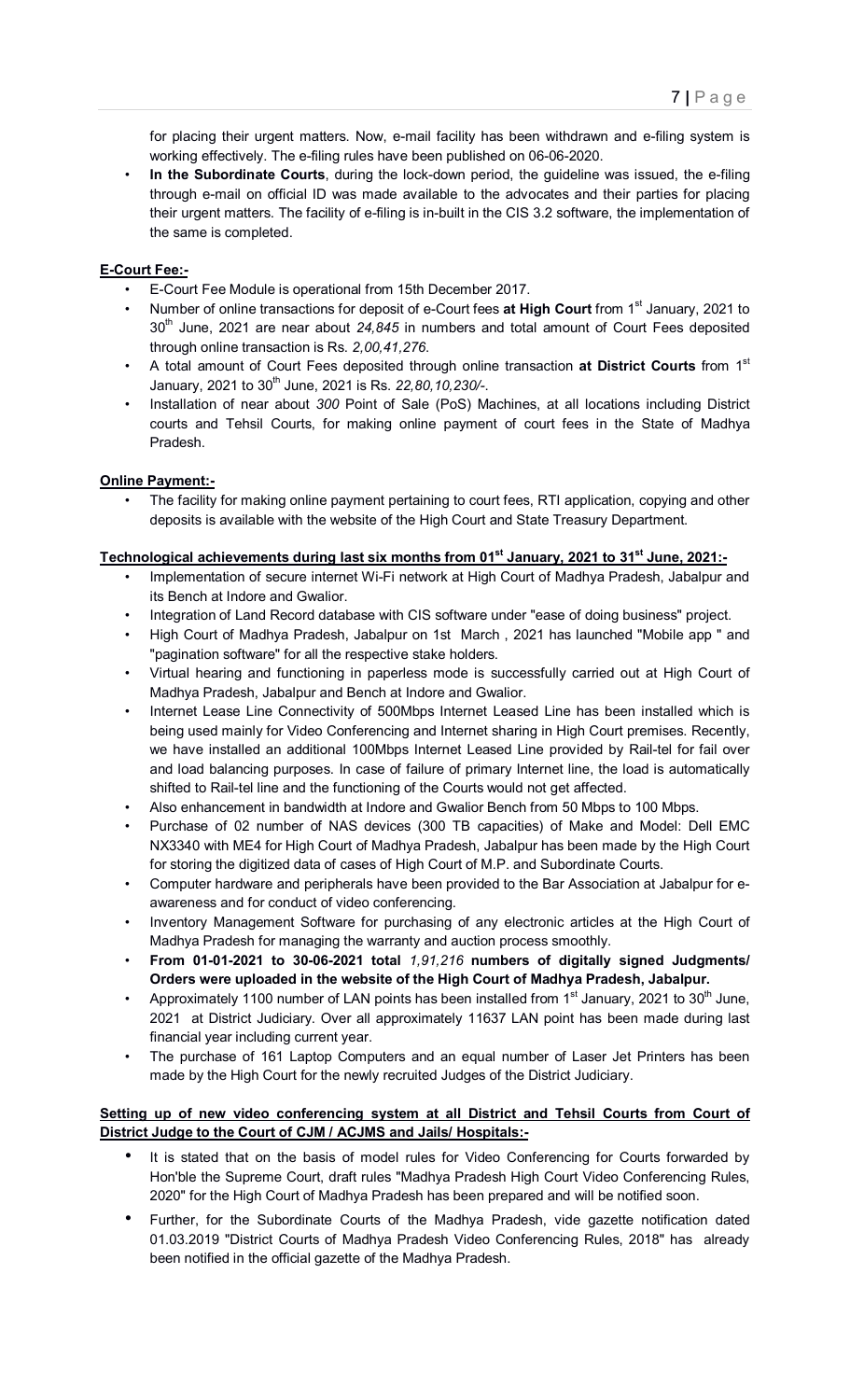- 1864 VC system have been purchased for all District and Tehsil Courts, Jails / Sub-Jails and Hospitals.
- All the District Court complexes are having facility of Video Conferencing with Central Jails/District Jails/Sub Jails facilitating transaction of judicial business as regards recording of evidence, judicial remand and to speed up the trial. This arrangement may reduce the burden on the Police/Jail Staff and will also help in ensuring security and safety of prisoners.
- Video conferencing facility has also been extended to Civil / District Hospitals by the High Court. The installation of 51 VC units at District Hospitals has been completed.
- The Installation of 51 number of VC units at Juvenile Justice Court Complex and 4 Railway Courts is under progress, which has been delayed on account of COVID-19.
- The High Court has conducted approx 361164 number of VC during lock-down till 30.6.2021.
- The District Judiciary has conducted approx 510546 number of VC during Lock-down till 30.th June, 2021.
- Facility of Sundry deposit has been started online in the state of Madhya Pradesh through portal of state Finance Department.
- ICJS System has been implemented at District Courts in the State of M.P.
- e-Seva Kendra has started functional at 17 Districts Courts.
- Conducting online classes (e-Learning) of Trainee Judges at District Courts and Tehsil Courts and other Officers from Madhya Pradesh State Judicial Academy, Jabalpur.

# ENCOURAGING ADR

### **HIGH COURT**

• Information regarding camps / Programs organized for legal aid and advice

| $-$<br>זר<br>. J. S |     |
|---------------------|-----|
|                     | 988 |
|                     |     |

• Information regarding Mediation

| Number of cases                             | Number of cases               |
|---------------------------------------------|-------------------------------|
| referred to Mediation                       | Disposed of through Mediation |
| 66                                          | 19                            |
| e-Lok Adalat (Disposal at High Court Level) |                               |
| . .                                         | ----<br>.                     |

| Cases disposed of   | Person benefitted | Amount of settlement |
|---------------------|-------------------|----------------------|
| in the e-Lok Adalat | by e-Lok Adalat   | through e-Lok Adalat |
| 78                  | 308               | 5821315              |

#### **DISTRICT COURT**

• Information regarding camps / Programs organized for legal aid and advice Number of Camps Beneficiaries **3744 233586**

| Information regarding Mediation |                               |
|---------------------------------|-------------------------------|
| Number of cases                 | Number of cases               |
| referred to Mediation           | Disposed of through Mediation |
| 15804                           | 2919                          |

e-Lok Adalat (Disposal at District Court Level)

| Cases disposed of   | Person benefitted | Amount of settlement |
|---------------------|-------------------|----------------------|
| in the e-Lok Adalat | by e-Lok Adalat   | through e-Lok Adalat |
| 5878                | 11035             | 760562754            |

#### **Community Mediation Training Programme**

 From January, 2021 to June, 2021 the M.P. State Legal Services Authority has organized 05 online Community Mediation programme of 20 as under :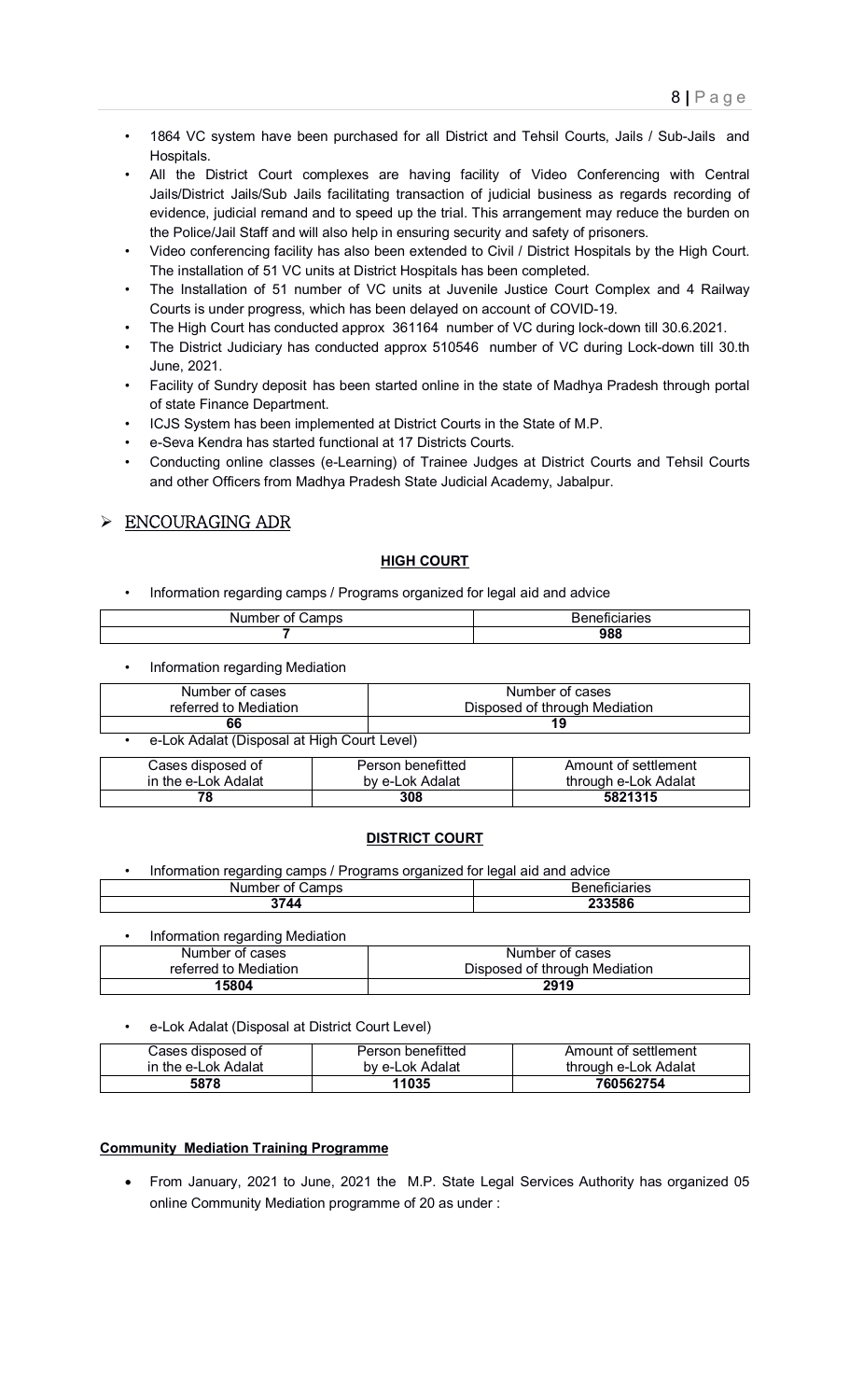| SI.<br>No. | Date of<br>Training                  | Name of<br><b>Community</b> | <b>Districts</b>            | No. of<br><b>Participants</b> | District n<br>here<br><b>Community</b><br><b>Centres</b><br>inaugurated |
|------------|--------------------------------------|-----------------------------|-----------------------------|-------------------------------|-------------------------------------------------------------------------|
| 1          | $06^{\text{m}}$ to 18 <sup>th</sup>  | <b>Muslim</b>               | Jabalpur, Shahdol,          | 16                            |                                                                         |
|            | January, 2021                        | Community                   | Mandleshwar                 |                               |                                                                         |
|            |                                      |                             | Dewas, Barwani and          |                               |                                                                         |
|            |                                      |                             | Annuppur                    |                               |                                                                         |
| 2          | $21^{st}$                            | Meena                       | Bhopal, Gwalior, Harda,     | 08                            | $\mathbf 0$                                                             |
|            | January to                           | Community                   | Hoshangabad, Indore,        |                               |                                                                         |
|            | 01 <sup>st</sup> February            |                             | Khandwa,                    |                               |                                                                         |
|            | 2021                                 |                             | Morena, Raisen and Rajgarh  |                               |                                                                         |
| 3          | $03rd$ to 12 <sup>th</sup>           | Kshatriya                   | Gwalior, Bhind, Morena,     | 14                            | 1                                                                       |
|            | February,                            | Community                   | Khandwa, Indore, Jabalpur,  |                               |                                                                         |
|            | 2021                                 |                             | Bhopal, Shivpuri and Ujjain |                               |                                                                         |
| 4          | $18^{\text{th}}$ to $27^{\text{th}}$ | Bengali                     | Jabalpur                    | 8                             |                                                                         |
|            | February,                            | Community                   |                             |                               |                                                                         |
|            | 2021                                 |                             |                             |                               |                                                                         |
| 5          | $16^{\text{th}}$ to $27^{\text{th}}$ | <b>Bramhana</b>             | Jabalpur, Seoni, Rajgarh,   | 13                            |                                                                         |
|            | March,                               | Community                   | Gwalior, Anuppur, Umaria    |                               |                                                                         |
|            | 2021                                 |                             | and Shajapur                |                               |                                                                         |
|            |                                      |                             | Total                       | 59                            | 4                                                                       |

- $\bullet$  On 23<sup>rd</sup> and 24<sup>th</sup> June, 2021, Refresher Course was organized for trained volunteers of Jain and Gond Community respectively.
- Under the direction of the Hon'ble Chief Justice and Patron-in-Chief, MPSLSA and direction of Executive Chairman, MPSLSA, for effective implementation of Women Help Desk, 03 days online Mediation Programme was organized from 09<sup>th</sup> to 11<sup>th</sup> June, 2021.
- In the aforesaid programme, MPSLSA included In-charge Officers of the Women Help Desk posted in the various districts with the objective of justify solution of complaints received in the Women Help Desk and Dial 100 with regard to crime against woman.
- The Community Mediation Volunteers and Trained Mediators are rendering their services for online Pre-litigation mediation referred through Police Urja Mahila help desk amongst the matters received from Dial 100 and Directly to Desk.

## **Litigation Free Village**

 The dormant Litigation Free Village Scheme 2000 was revived by the identification of approx 180 litigation free villages. As a positive step in this direction, a campaign launched at the litigation free villages to make them Corona Free Village and to develop them as an Ideal Village.

## **VICTIM COMPENSATION SCHEME**

### **Statistical information in respect of Victim Compensation Scheme u/s 357- a Cr.PC Statistical information from Jan. 2021 to June 2021**

| No. of applications<br><b>Received directly</b><br>bv<br><b>Legal Services</b><br><b>Institutions</b><br>(A) | No. of<br>applications/orders<br>marked/directed<br>by any Court<br>(B) | Total No. of<br>applications<br>received<br>including<br>Court<br>orders<br>$(A+B)$ | No. of<br>applications<br>decided | No. of<br>applications<br>pending | Total<br><b>Settlement</b><br><b>Amount</b> |
|--------------------------------------------------------------------------------------------------------------|-------------------------------------------------------------------------|-------------------------------------------------------------------------------------|-----------------------------------|-----------------------------------|---------------------------------------------|
| 170                                                                                                          | 214                                                                     | 384                                                                                 | 229                               | 637                               | 30191750/-                                  |

## **Statistical information in respect of training programmes (January, 2021 to Jun, 2021):**

| S.No. | <b>Training programme</b><br>conducted | No. of training programme<br>conducted | No. of<br><b>Participants</b> |
|-------|----------------------------------------|----------------------------------------|-------------------------------|
|       | Panel Lawyers                          |                                        | 1332                          |
|       | Para-legal Volunteers                  | 144                                    | 3932                          |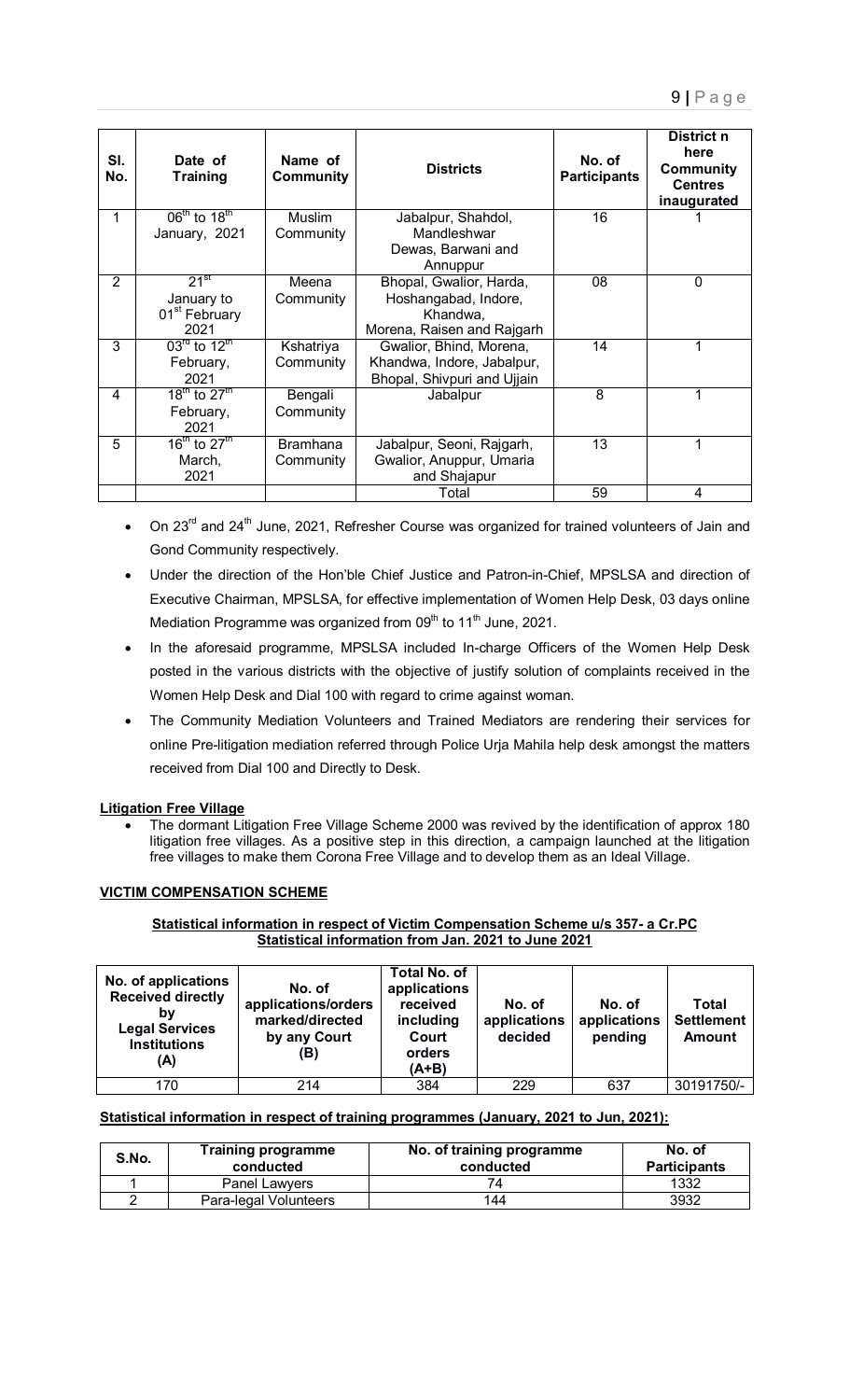| S.No.          | <b>Institution / Place</b>                                                                                         | No. of Legal<br><b>services</b><br>Clinics/ village<br>Legal Care<br>and Support<br><b>Centers:</b> | No. of persons<br>visited the<br><b>Legal Services</b><br><b>Clinics/Village</b><br><b>Legal Care</b><br>and Support<br><b>Centres:</b> | No. of persons<br>'Provided<br>assistance in<br><b>Legal Services</b><br><b>Clinics/Village</b><br><b>Legal Care</b><br>and Support Centres: |
|----------------|--------------------------------------------------------------------------------------------------------------------|-----------------------------------------------------------------------------------------------------|-----------------------------------------------------------------------------------------------------------------------------------------|----------------------------------------------------------------------------------------------------------------------------------------------|
|                | College/Universities                                                                                               | 98                                                                                                  | 399                                                                                                                                     | 382                                                                                                                                          |
| $\overline{2}$ | Villages                                                                                                           | 404                                                                                                 | 1698                                                                                                                                    | 981                                                                                                                                          |
| 3              | <b>Community Centres</b>                                                                                           | 168                                                                                                 | 888                                                                                                                                     | 261                                                                                                                                          |
| 4              | Courts                                                                                                             | 60                                                                                                  | 1038                                                                                                                                    | 734                                                                                                                                          |
| 5              | Jails                                                                                                              | 122                                                                                                 | 867                                                                                                                                     | 439                                                                                                                                          |
| 6              | <b>JJB</b>                                                                                                         | 48                                                                                                  | 831                                                                                                                                     | 471                                                                                                                                          |
| 7              | Others<br>(Hospitals, Collectorate,<br>CWC, OSC, Police Station,<br>Tribunal, Janpad Panchaya,<br>Women Help Desk) | 302                                                                                                 | 2418                                                                                                                                    | 1971                                                                                                                                         |

#### **Report of the Legal Services Clinics for the month of January, 2021 to Jun, 2021:**

#### **Working for Environment : A Cleanliness and Conservation Campaign on the banks of Maa Narmada**

Due to mass bathing and chemical wastage, water of the Holy river 'Narmada' was deteriorating day by day. Certain districts have also registered petitions under the Public Utility Services, where it has been found that institutions have been pouring their sewage and waste material directly into the river without effective water treatment. With the intent of protection of the environment, on 21.02.2021, under the guidance of the Hon'ble Patron-in-Chief and Executive Chairman, Madhya Pradesh State Legal Services Authority, a Cleanliness, Conservation and Awareness Campaign was initiated cumulatively in 15 Districts of M.P. by cleaning the banks and ghats of River. The target was to commence a cleanliness and awareness operation at the " Ghats" situated on the bank of the river and also to mobilize the local residents, NGO's, Students, local bodies etc. towards maintaining the purity of the river water. During the said campaign, shopkeepers at "Ghaat" were advised to maintain hygiene around their shops and also make the people aware about this.

 The Legal Services Authorities across the M.P. will review the campaign by regular monitoring of Narmada cleanliness after this campaign with help of college students from Legal Aid Clinics.

#### **Accessibility to Good Health :**

#### **Campaign by Legal Services Institutions replenishes blood banks by 3000 units in a single day**

 Under the able guidance of the Hon'ble Chief Justice and Patron in Chief of MP State Legal Services Authority, a blood donation campaign was launched throughout the State in coordination with the health department. The programme commenced with the online inauguration on 26.06.2021. It is noteworthy that the Hon'ble Division bench of High Court of Madhya Pradesh observed that only 3000 units of blood are available against the requirement of 5600 units in 112 blood banks of the State, hence it was expected that sufficient quantity of blood should be available in the blood bank in the state. For the fulfillment of this purpose on the direction of MPSLSA all DLSA organized blood donation camps in coordination with health departments and other duty holders at District and Taluka level to donate blood voluntarily.

 In the period between 26th June to 3rd July 2021, 4426 units of blood have been donated. The outcome of this campaign has been hailed by all as an important step to provide accessibility to good public health to all persons.

#### **Public Awareness Rally organized across the State under Ayushman Bharat Scheme:**

 MP SLSA took a clarion call for ensuring basic health facilities under the Ayushmaan, Bharat Scheme to all entitled persons in coordination with the Health Department and local administration. Recognizing that access to health is a fundamental right under Article 21 of the Constitution of India, a statewide campaign has been launched commencing from 03.03.2021 under the caption "Apke Dwaar Ayushmaan".

 Through this step, it is expected that the MPSLSA in coordination with the Government functionaries shall successfully reach out to under-privileged people across the State and ensure their accessibility to optimum health facilities and the right to live with dignity through free treatment facilities extending up to Rs. 5 lakhs annually for every card holder.